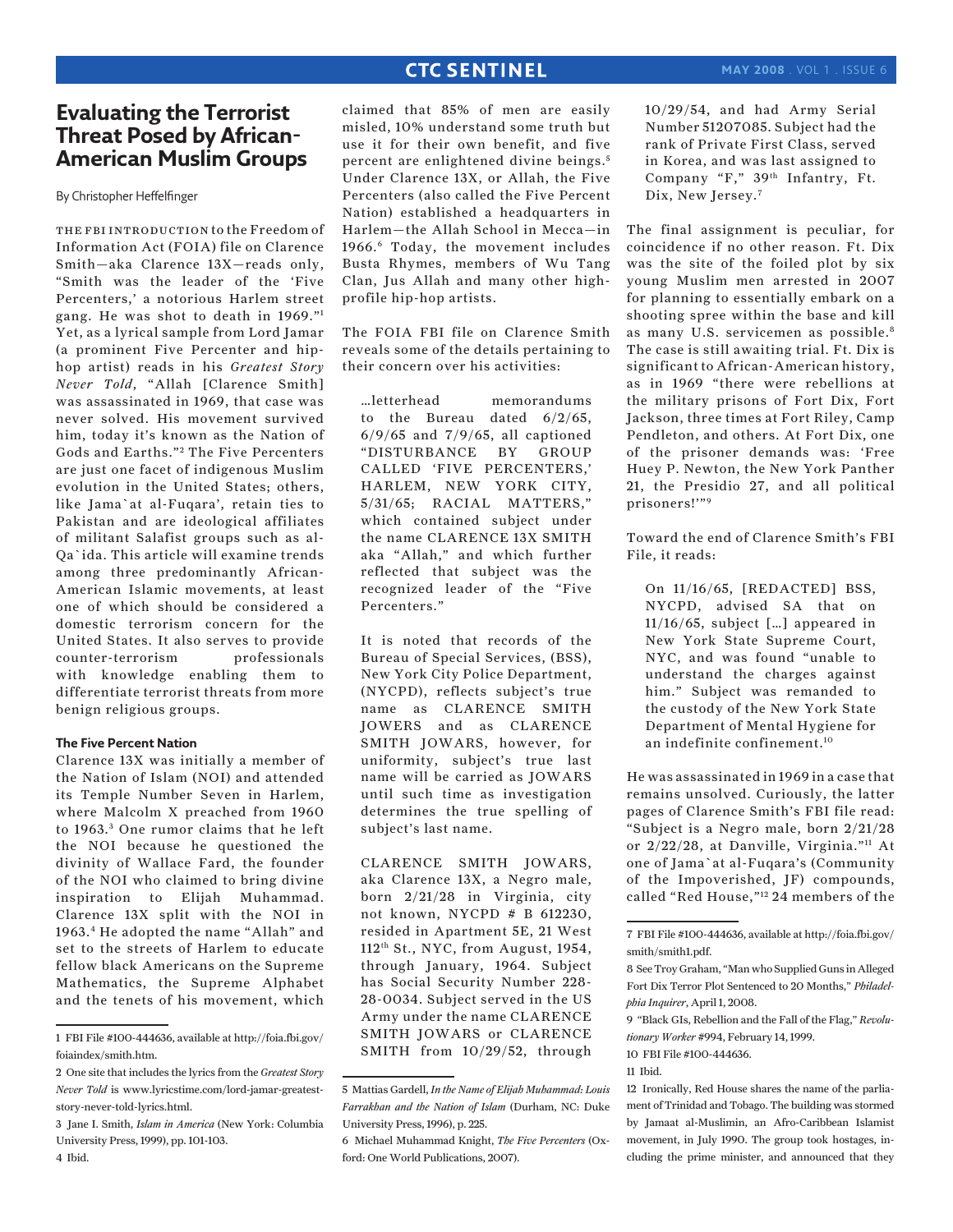compound were convicted of firearms violations.13 Red House sits about 66 miles from Danville, VA, Clarence Smith's birthplace. The locations of JF's compounds often appear laden with symbolism, but it is not yet known if the proximity of this compound to Danville has any larger significance.

What relevance do the Five Percenters have to terrorism? There is no material link between the Five Percent Nation (nor fringe groups like the Seas of David) and terrorism, but they are

# **"A number of JF members have fought overseas, including in Afghanistan, Chechnya, Kashmir, Bosnia and Lebanon."**

on a graduating spectrum in terms of radicalization. To the extreme of the Five Percent Nation is the highly militant Jama`at al-Fuqara' that strongly rejects the tenets of the Nation of Gods and Earths,14 and instead adheres to a Salafist Islam akin to that of al-Qa`ida. Members may move toward the more militant and austere Islam of JF if they feel the Five Percenters are ineffective at effecting societal change, or if they can be convinced that their doctrine is blasphemous per Salafist norms.

#### **Jama`at al-Fuqara'**

The Salafist Jama`at al-Fuqara' is a much more potentially threatening group. It could have as many as 30 compounds in the United States and Canada, with affiliates in the Caribbean. At these compounds, members engage in tactical training exercises and weapons training, and explosives caches have been uncovered in at least one instance. Islamberg, in Hancock, NY, is considered to be JF's headquarters. Paul Williams, who did extensive study on the group, states,

Though primarily based in Lahore, Pakistan, Jamaat ul-Fuqra has operational headquarters in New York and openly recruits through various social service organizations in the U.S., including the prison system. Members live in hamaats or compounds, such as Islamberg, where they agree to abide by the laws of Jamaat ul-Fuqra, which are considered to be above local, state and federal authority.15

Although JF is estimated to be 95% African-American, it is not purely an Afro-nationalist movement in the United States. Its ties to overseas militant Salafist trends clearly run much deeper. Sometime in the late 1990s, Jama`at al-Fuqara' changed its name to the "Muslims of America" and still operates as such.

It is possible there is some resonance in ideas between followers of the Five Percent Nation and followers of Jama`at al-Fuqara'. George Johnson, Jr., a retired serviceman, security analyst and African-American, said,

I have never personally known an admitted member of Al-Furqara'. However, some of my Black Muslim friends and relatives who belong to various other Afrocentric and mainstream Islamic sects (NOI, Ansar Allah, 5 per centers, Bilalians, etc.) express some of the same doctrines and beliefs and are sympathetic to Al-Fuqara's ideas.16

Yet, JF's ideology is drastically different than that of NOI, the Five Percenters, or Seas of David. It was founded by a Pakistani cleric, Shaykh Mubarak `Ali Gilani, in Brooklyn in 1980, when he first visited the United States.17 Shaykh Gilani's guiding principle is to "purify" the Islamic umma through violence. One retired intelligence official with expertise on militant Islam explained in September 2007,

At one point they ran private security firms in NYC and in Karachi, Pakistan. Their spiritual leader was Pir Sayed Gilani who lives in Pakistan, and arranged training for U.S. Fuqra members in the Pakistan camps of the Kashmiri insurgents; some American Fuqra members actually fought in Kashmir against Indian forces. Intelligence shows that Gilani is connected to Pakistan's ISI and al-Qaeda; the WSJ's Daniel Pearl was on his way to interview Gilani when he was kidnapped.18

A number of JF members have fought overseas, including in Afghanistan, Chechnya, Kashmir, Bosnia and Lebanon. Others in the highly secretive group were affiliated with the Kifah Refugee Center, also known as the Brooklyn Jihad Office.19 One member, Clement Rodney Hampton-El, an African-American Muslim convert, was convicted of plotting to blow up New York City landmarks in 1993. He provided weapons training to fellow members at the Brooklyn Jihad Office, including El Sayyid Nosair who used that training to assassinate Rabbi Meir Kahane in New York in 1990. According to Hampton-El's testimony, he had a meeting at the Saudi Embassy in December 1992 where Jamaican-born, Muslim scholar Bilal Phillips gave him the names of U.S. servicemen ready to finish their tours of duty. He was to recruit the men as volunteer mujahidin and paramilitary trainers for an Usama bin Ladin-sponsored insurgency in Bosnia. <sup>20</sup>

Bilal Phillips provides more material linkages between these African-American Muslims (typically converts) and militant Salafism. Phillips' biography on his website reads, "Bilal, who had read Malcolm X's autobiography, visited one of the

had overthrown the government. See Ken I. Boodhoo, "Islamic Fundamentalism in the Caribbean," LACC Publications Occasional Papers Series, Florida International University, Dialogue #135, 1992.

<sup>13</sup> Paul L. Williams, "Springtime in Islamberg: Radical Muslim Paramilitary Compound Flourishes in Upper New York State," Canada Free Press, May 11, 2007. 14 The Nation of Gods and Earths is the current name of the Five Percenters movement.

<sup>15</sup> Williams, "Springtime in Islamberg: Radical Muslim Paramilitary Compound Flourishes in Upper New York State."

<sup>16</sup> Personal interview, George Johnson, September 14, 2007.

<sup>17</sup> For more information, see the South Asia Terrorism Portal file on Jama`at al-Fuqara', located at www.satp. org.

<sup>18</sup> Personal interview, unnamed retired intelligence official, September 2007.

<sup>19 &</sup>quot;United States: The Jamaat al-Fuqra Threat," Stratfor. com, June 3, 2005.

<sup>20</sup> J.M. Berger, "Al Qaeda Recruited Gulf War Vets in 1992, Effort Linked To Saudi Gov't," Intelwire.com, January 6, 2004.